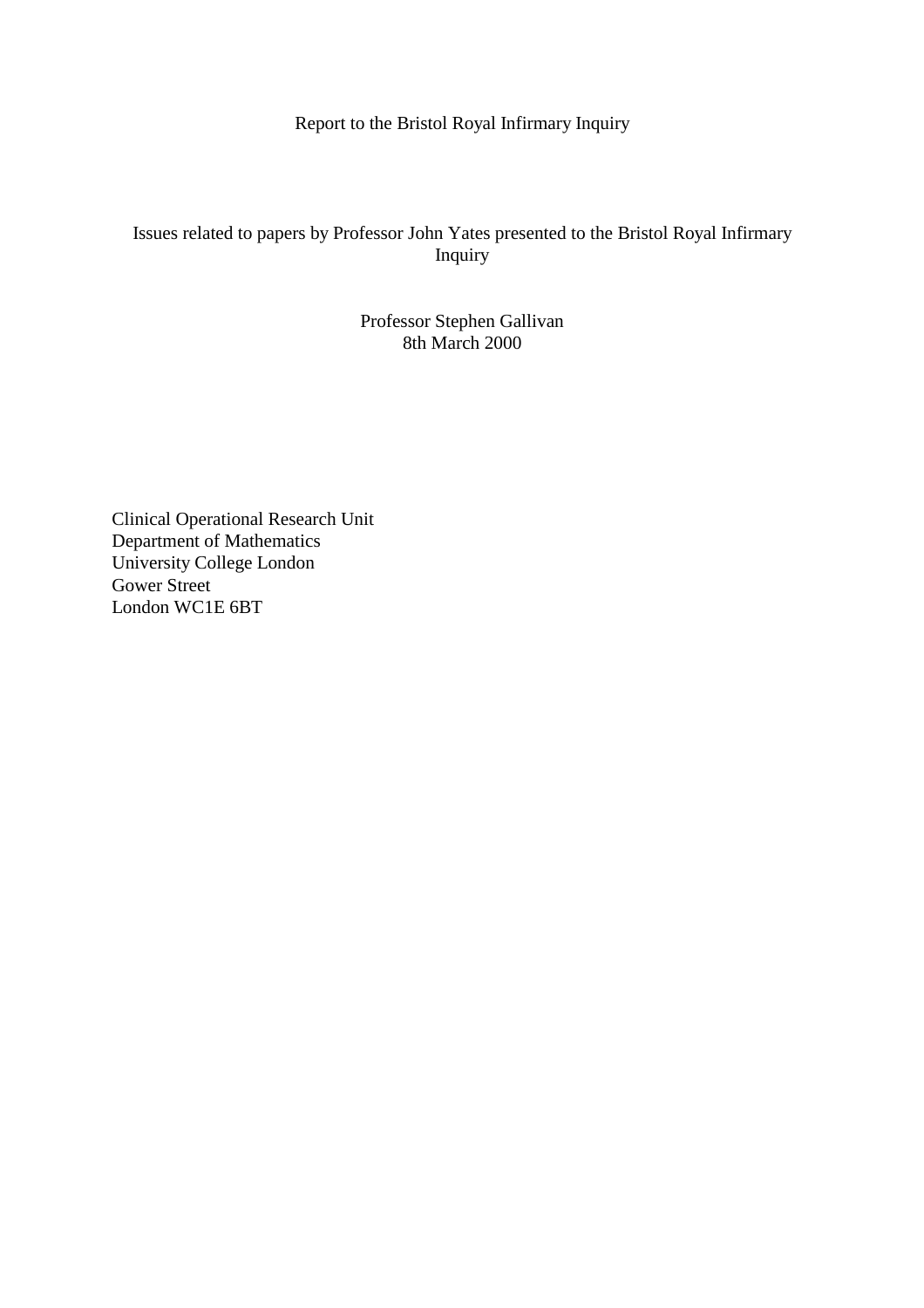Executive summary

- 1. Introduction
- 2. Peer review of papers
- 3. Discussion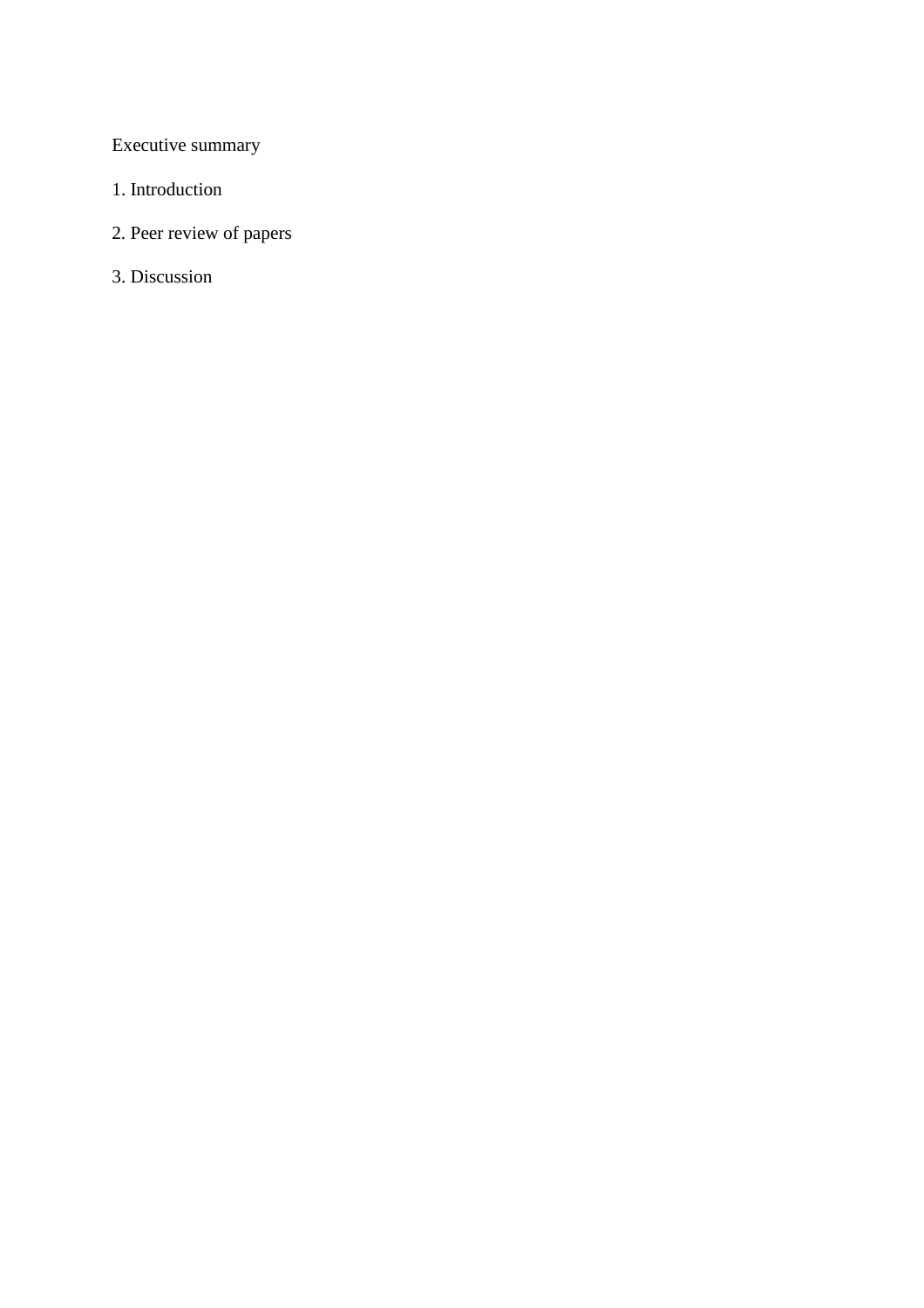# **EXECUTIVE SUMMARY**

- 1 A number of papers by Professor John Yates have been made available to the Bristol Royal Infirmary Inquiry. This report gives peer review comment that has been requested by the Inquiry. My general views have been invited, with particular emphasis on:
	- i) the appropriateness and potential value of using Health Episode Statistics (HES) data to monitor and compare trends in surgical performance;
	- ii) the statistical rigour of the analyses on which the reports are based;
	- iii) whether the conclusions drawn are scientifically robust.

My review of the papers is summarised as follows:

2 *Examining Variation in Death Rates - a Job for the Scientist not the Journalist - by Michael Harley and John Yates, April 1994.* 

Having carefully described the potential pitfalls of using NHS data for monitoring performance, the authors then brush aside these difficulties and proceed willy-nilly. A very brief results section is then used as a basis for a much longer and polemical discussion. The rhetoric of this is not matched by supporting evidence established in the paper. The paper uses rather emotive language and has an accusatory tone. Based on the evidence reported, it is by no means clear that the claims made are justified. The paper falls well short of the standards of scientific rigour that would make it suitable for publication in a reputable scientific journal. Indeed, the paper unintentionally illustrates the dangers of using routinely collected NHS data to make inferences about the performance of individual centres. The data are incomplete and inaccurate, it is difficult to standardise and, as this paper amply demonstrates, there is considerable scope for over-interpreting and perhaps mis-interpreting the information available.

3 *Early identification of poor performance and major performance failure - by John Yates, June 1995* 

This is a proposal rather than a scientific report. The author was proposing that his team should examine blinded HES data for the whole of the UK to try to examine patterns of activity which appear 'inappropriate, insufficient, dangerous or inefficient'. No specific hypothesis or methodology is discussed, but rather, the proposal seems to be based on the hope that something would emerge. There are many potential pitfalls in this scattergun approach to data analysis. The proposal does not make a scientifically convincing case that the study is worth pursuing.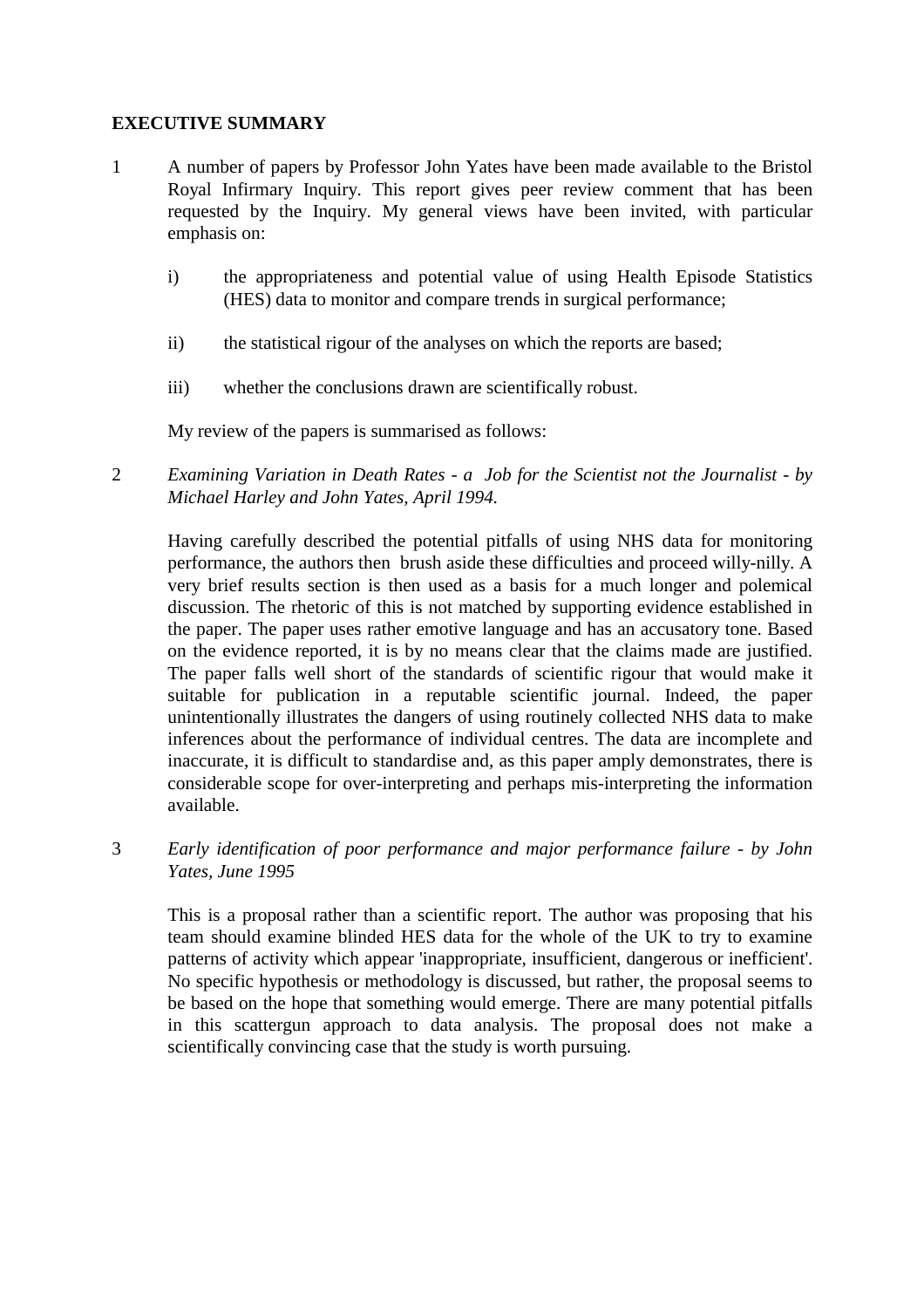4 *A case study exploring the early identification of performance failure in an acute hospital - by John Yates, March 1997.* 

The logic underlying this paper is flawed in that the conclusions reached are not particularly related to the hypothesis tested. Indeed the study doesn't properly test the main hypothesis, that HES data could be used retrospectively to identify the Bristol Royal Infirmary. Information from non-HES sources was needed to do this and indeed was responsible for the majority of the sifting done. It is not terribly surprising that one can identify the Bristol Royal Infirmary using such information. From this, one cannot infer very much about whether or not HES are a useful monitoring tool. The methods used are scientifically very flawed, bearing out the concerns expressed about the previous paper which seems to be the proposal that led to this study.

- 5. In summary, none of the papers are convincing. There are problems with statistical and scientific rigour and the conclusions drawn are not scientifically robust.
- 6. One can not infer from this that there is no value in using HES data to monitor and compare trends, however, there are sufficient doubts about its accuracy and completeness that further evidence is required to make this judgement. Although strictly speaking beyond the scope of this Review, my recommendation is that a study be carried out to assess the accuracy and completeness of the HES data. This should be based on direct comparison between a sample of HES data and a 'gold standard' source, rather than the indirect and, frankly unconvincing methods suggested by Professor Yates.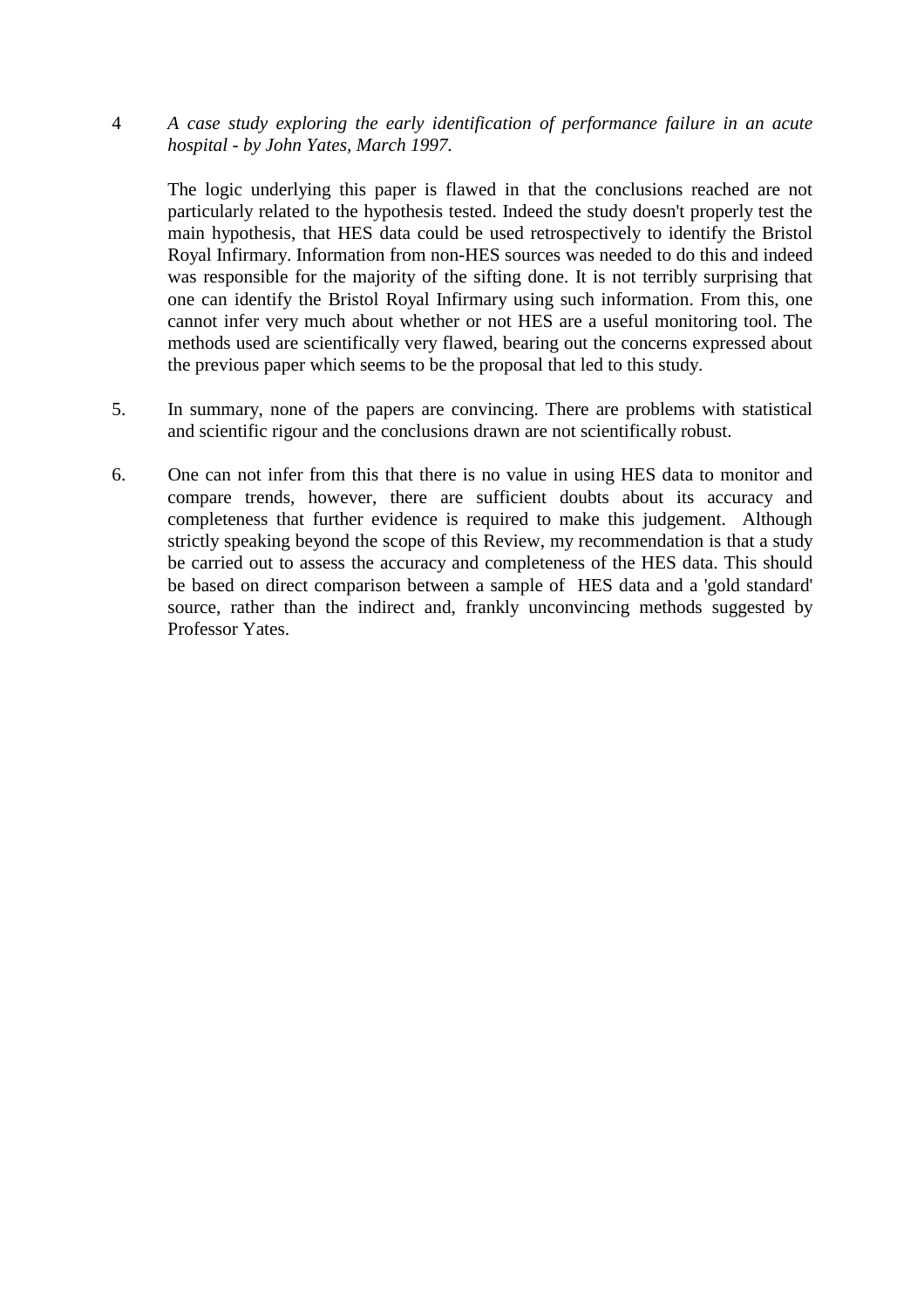# 1. **INTRODUCTION**

- 1.1 A number of papers by Professor John Yates have been made available to the Bristol Royal Infirmary Inquiry. This report gives peer review comment that has been requested by the Inquiry. My general views have been invited, with particular emphasis on:
	- i) the appropriateness and potential value of using Health Episode Statistics (HES) data to monitor and compare trends in surgical performance;
	- ii) the statistical rigour of the analyses on which the reports are based;
	- iii) whether the conclusions drawn are scientifically robust.
- 1.2 My expertise in this area stems from considerable research experience in relation to NHS operation, numerous projects making use of data gathered in the context of health care. I have also been very active in research related to monitoring the performance of surgeons in relation to perioperative mortality, both for adult and paediatric cardiothoracic surgery. I should make it clear that I have rarely had occasion to use HES data directly and have only ever made use of data summaries from this source.
- 1.3 A difficulty faced in peer reviewing Professor Yates papers is that it is by no means clear what context they were written in, who the intended readership was, nor what was the original purpose in writing them. The papers predate the BRI Inquiry, so presumably they were written for some other purpose. It is not clear whether they were written as papers to be submitted to a learned journal, as articles for less formal press or as reports to clients who have commissioned research. Depending on the context, both style of expression and the level of detail about methodology would reasonably be expected to vary. Presumably, none of the papers has been peer reviewed and published, otherwise Professor Yates would have submitted the published data as evidence.
- 1.4 It is somewhat curious that none of the papers contain reference to peer reviewed journal articles by Professor Yates. As an academic claiming to have expertise in this area, it is surprising that such cited evidence is not present.
- 1.5 Given the gravity of issues being considered by the Inquiry, it seems reasonable to apply the standards of detail and evidence that would usually be expected from a peer reviewed scientific journal paper or formal grant proposal.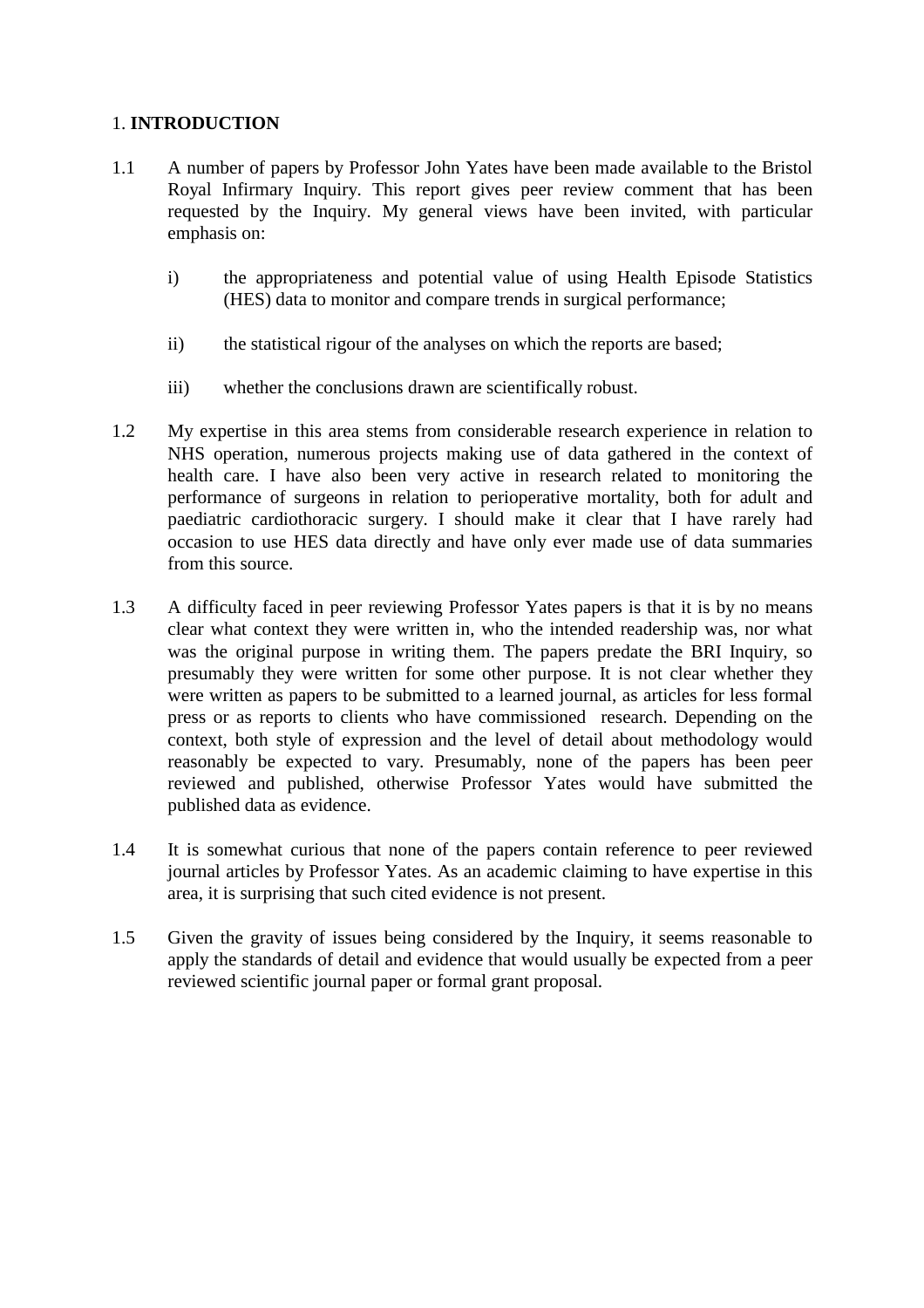### 2. **PEER REVIEW OF PAPERS**

# 2.1 *Examining Variation in Death Rates - a Job for the Scientist not the Journalist by Michael Harley and John Yates, April 1994.*

### 2.1.1 **Summary of Review**

Having carefully described the potential pitfalls of using NHS data for monitoring performance, the authors then brush aside these difficulties and proceed willy-nilly. A very brief results section is then used as a basis for a much longer and polemical discussion. The rhetoric of this is not matched by supporting evidence established in the paper. The paper uses rather emotive language and has an accusatory tone. Based on the evidence reported, it is by no means clear that the claims made are justified. The paper falls well short of the standards of scientific rigour that would make it suitable for publication in a reputable scientific journal. Indeed, the paper unintentionally illustrates the dangers of using routinely collected NHS data to make inferences about the performance of individual centres. The data are incomplete and inaccurate, it is difficult to standardise and, as this paper amply demonstrates, there is considerable scope for over-interpreting and perhaps mis-interpreting the information available.

#### **The Introduction**

2.1.2 Turning to more detailed comments: On page 1, line 2 we are told

*Clinicians, researchers and managers are all hesitant to see the publication of any sort of 'league table' because of the dangers of failing to compare like with like.* 

This is a very sweeping statement. I don't know of any evidence to support this rather contentious view and it seems to be just a personally held belief on the part of the authors. Potential failure to compare 'like with like' certainly isn't highest on my list of worries about league tables, I have much greater concerns.

2.1.3 There are good observations made in sections entitled: Inadequacies in the data used, Differences between the patients selected and Variations in the level and adequacy of resources. This is not an exhaustive list of potential pitfalls and many other problems could in principle exist. For example, there may be selective reporting of data which may lead to bias. Decisions not to do surgery may have as much effect on excess mortality as surgery that has failed, yet the magnitude of this effect is difficult to fathom from NHS data sources. However, the authors should not be criticised for not providing an exhaustive list of pitfalls, since that was not the prime purpose of their paper.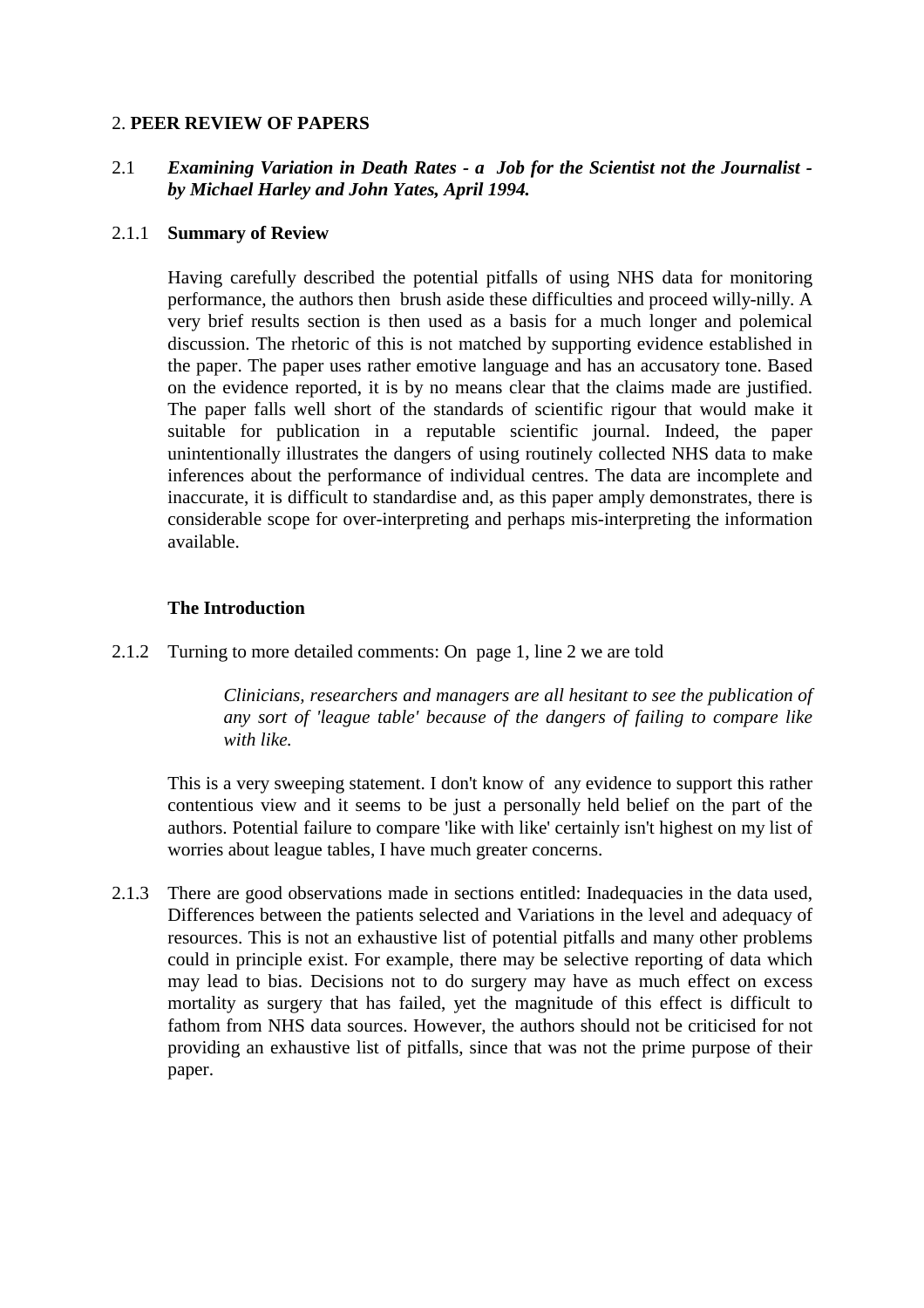#### 2.1.4 We are told in the final paragraph of page 2 that

*... it is rare for hospital professionals to openly discuss the adequacy or competence of staff.* 

I'm not sure how much the authors inter-relates with clinicians, but my own experience is very much the reverse. Clinicians are renowned for talking shop incessantly and discussions about other colleagues are commonplace. True, this isn't always done against a background of formal statistics.

2.1.5 Again in the final paragraph of page 2, we are told

*Any attempt to discuss such variations is usually drowned under protestations about the inadequacy of the data used and the failure to standardise data in a meaningful manner.* 

The validity of this is questionable and the emotive and accusatory tone inappropriate. This is a particularly inaccurate portrayal of cardiothoracic surgeons. Certainly, it has been acknowledged that audit is difficult and that standardising data and adjusting for case-mix are big issues. However, the profession appear to have been very solidly behind audit and quality assurance as evidenced by the extensive audit work in the field and work by many researchers.

2.1.6 The rationale in first paragraph of page 3 is very difficult to follow. Having pointed out all the potential pitfalls of NHS data, we are told

> *Our experience of NHS data in other fields, eg the study of waiting lists and examination of surgical workload, suggests that despite the inaccuracies of the databases to hand, they are usually sufficiently robust enough to identify significant differences in performance.*

This is a central issue and yet this justification is very flimsy with no cited evidence to support this belief. The reader is being asked to take on trust that the NHS data they have used are sufficiently accurate and unbiased to be used as a basis of a scientific study of mortality rates. But it appears to be wholly a matter of trust, since the support they give for this view, unreferenced studies of workload and waiting lists, doesn't seem to have relevance to the issue of mortality. This is a major scientific criticism, because if the databases are indeed sufficiently inaccurate, incomplete or biased, and the authors have acknowledged that some think this may be the case, then the conclusions from the study would be worthless. It is surely not reasonable to expect the acceptable quality of the NHS data to be taken on trust. The experience of this reviewer as regards data collected about NHS operation, is that in general they are indeed of dubious quality.

#### **The Methods Section**

2.1.7 In the first paragraph of the Methods section, we are told that 6% of records did not have diagnostic or operative information. It would have been useful to know about this missing information and whether the proportions missing varied systematically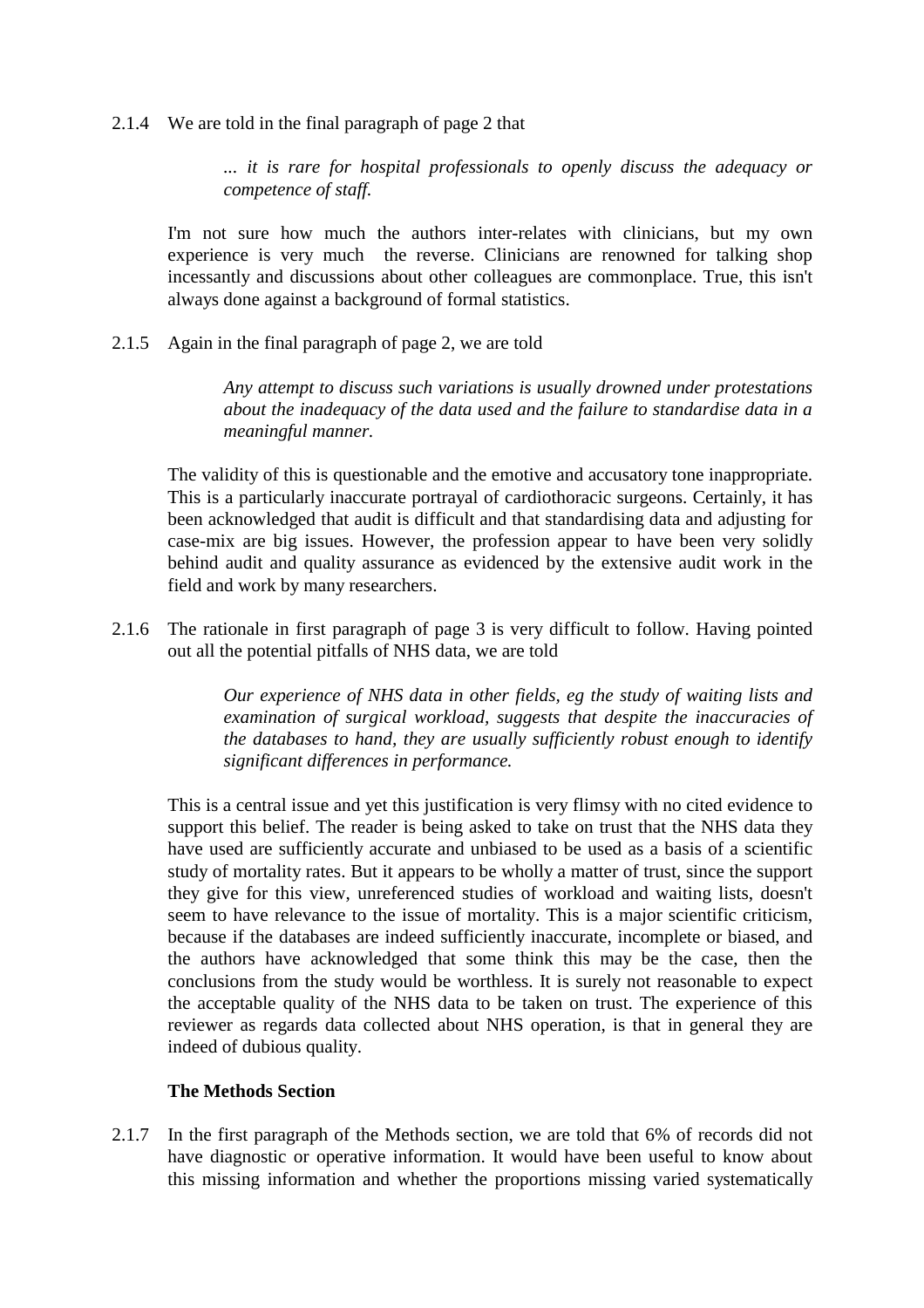between centres. It would also been useful to know what proportion of this 6% was recorded as deaths. If it is a high proportion, then there would be cause for concern about the analysis, given the overall death rate of 2.6% later reported. Missing over twice the information as there are deaths is in itself rather worrying.

2.1.8 It is not clear in the Methods section how account was taken of the emergency status of patients. Emergency operations would certainly be expected to have a higher than average operative mortality. There are many reasons for this that would vary from centre to centre. Emergency status at admission is different from emergency status when operated upon. For example, a elective admission may develop a bleed that needs emergency surgery.

### **The Results Section**

- 2.1.9 In the results section, we hear that the majority of deaths (60%) died on surgical wards without having had a surgical operation. This is certainly an important statistic to bear in mind if one is considering the possibility of using such NHS data to detect inadequate surgical performance.
- 2.1.10 In paragraph 2 of the Results section. The use of the terminology 'the average team' is very misleading. This is rather like saying that the average gender is half male and half female.
- 2.1.11 Tables 1 and 2 devote special attention to 'Team A' and 'Team B', yet nowhere in the Methods or Results sections are we told how these teams were chosen, nor the rationale for so doing. Presumably they are the 'best' and the 'worst'. The laws of mathematics dictate that if you have a list of 128 numbers, there will be a smallest and a biggest. Are we to infer much more than that about these teams?
- 2.1.12 The final paragraph of the Results section highlights the relatively high mortality of vascular surgery (presumably the authors mean relative to other forms of surgery). This is not terribly surprising since breakdown of the blood supply system is a very common cause of death.
- 2.1.13 In the final paragraph of the Results section, the authors state that 'there is still a relatively wide variation within the vascular team cluster'. There seems to be no evidence presented that supports this claim. The variability shown in Figure 2 indicates that the variability between the vascular group is comparable to that for the non-vascular group. There is a danger here that the authors are using their own value judgements about what is reasonable or unreasonable in terms of variability.
- 2.1.14 Several times within the Results section, the authors use the word 'crude'. They refer to 'crude hospital death rates', 'crude information not standardised for case mix information or even age of patient' and 'relatively crude hospital episode data'. Yet the fact of the matter is their results don't actually extend beyond this first crude stage of analysis. At the very least one would expect some attempt to standardise death rates for age, emergency status and oncological status. Absence of this makes the paper little more than a preliminary descriptive analysis, certainly not a sound basis for scientific inference.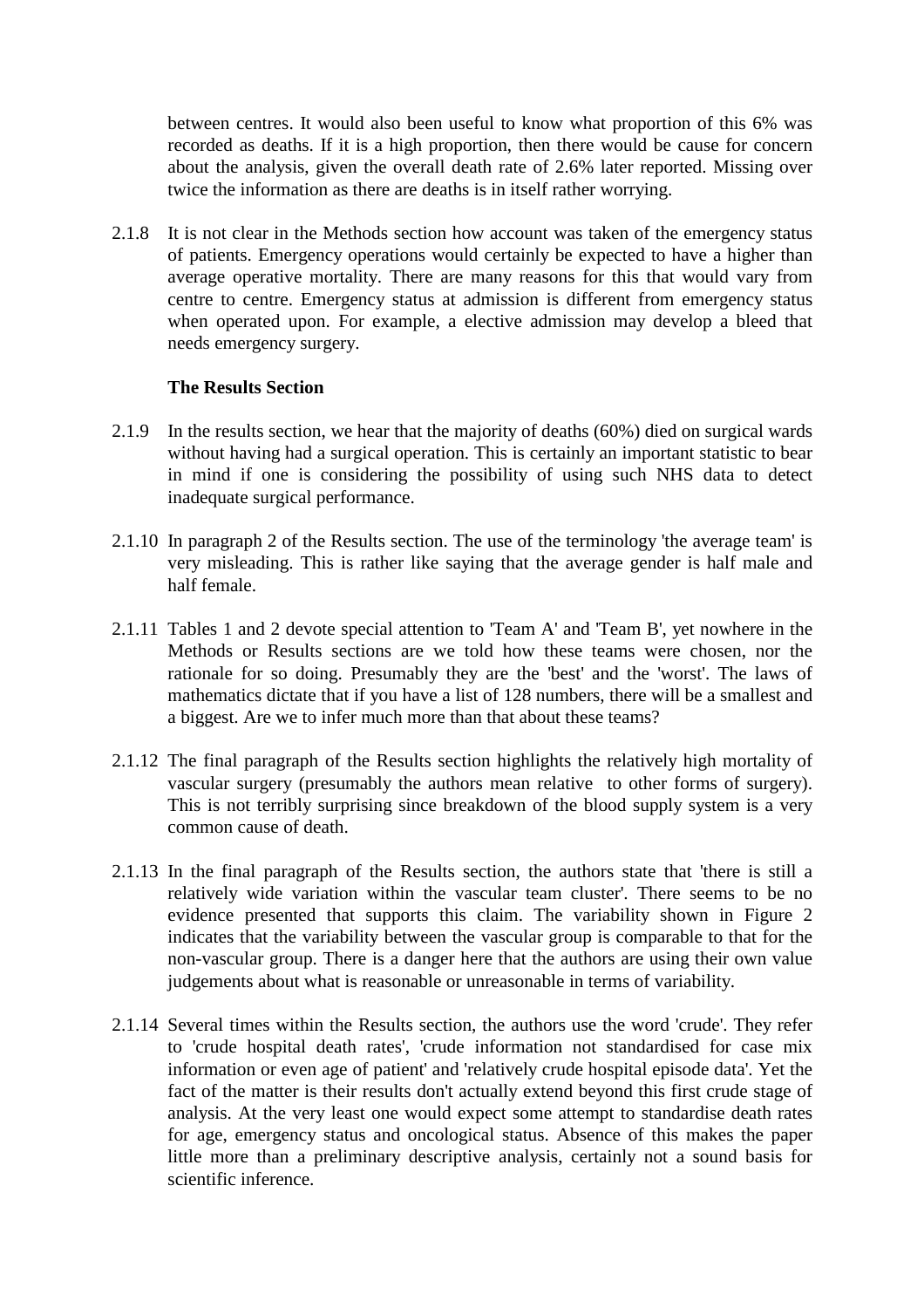### **The Discussion Section**

- 2.1.15 The whole tone of the discussion is one of invective written in a journalistic style. This is ironic, given the title of the paper. With the relatively sparse amount of factual information reported within the paper, and the many shortcomings from a methodological point of view, there is little within the paper to support the views expressed.
- 2.1.16 In the first paragraph, the NHS is asked to explain why one surgical team had a death rate of 6.7%. The figure cited in the text is 6.1%.
- 2.1.17 Within the paper, little has been reported about the team singled out for attack. Of the order of 60% of their deaths possibly died before being operated on (See 2.1.9) which is more likely to be because their patients are sicker than most rather than surgical incompetence. It is also clear that the team does a lot of vascular surgery, which itself has a high death rate. From the 10 centres who did so much surgery, the team were singled out as the one having the highest death rate, yet one of the 10 had to be in this position, just as 50% of the population have to have below average IQ.
- 2.1.18 It is not possible to judge from the data presented in the paper whether the team in question were actually delivering a substandard level of performance. Indeed, sadly, the paper unintentionally illustrates the dangers of using routinely collected NHS data to make inferences about the performance of individual centres. The data are incomplete and inaccurate, it is difficult to standardise and, as this paper amply demonstrates, there is considerable scope for over-interpreting and perhaps misinterpreting the information available.

# 2.2 *Early identification of poor performance and major performance failure - by John Yates, June 1995*

# **Summary of Review**

This a proposal rather than a scientific report. The author was proposing that his team should examine blinded HES data for the whole of the UK to try to examine patterns of activity which appear 'inappropriate, insufficient, dangerous or inefficient'. No specific hypothesis or methodology is discussed, but rather, the proposal seems to be based on the hope that something would emerge. There are many potential pitfalls in this scattergun approach to data analysis. The proposal does not make a scientifically convincing case that the study is worth pursuing.

- 2.2.1 The proposal isn't written in the style of a paper for publication, thus should not be judged in such terms. The paper does not set out new data or information nor, to be fair, is that the purpose of the paper. Given this, it is inappropriate to provide a detailed. section by section critique.
- 2.2.2 The style of the paper is discursive, with many references to other authors' publications. Curiously, there is no reference to peer reviewed papers by the proposer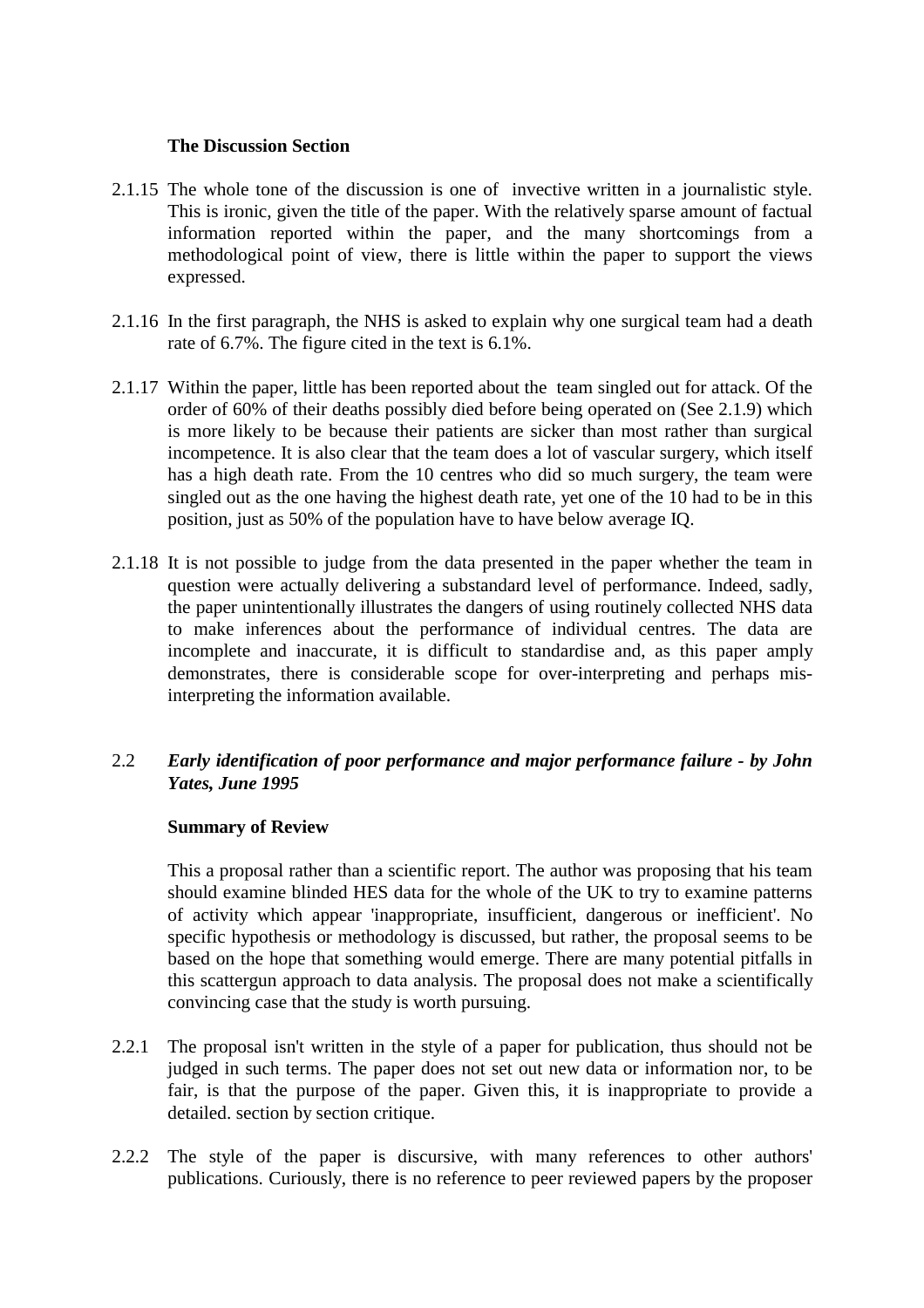in this field, other than his PhD thesis. An academic who claims authority in a particular field would usually cite several examples of his published work, if only to establish his credibility. This is particularly true for proposals for funding.

- 2.2.3 There is a slight technical inaccuracy in the reference to 'the more statistical catastrophe theory of Zeeman'. Catastrophe theory was developed by the pure mathematician René Thom, as I'm sure Chris Zeeman would cheerfully acknowledge. It concerns a field of mathematics called differential geometry. Many mathematicians would be surprised to hear it described as a being a branch of statistics.
- 2.2.4 The final paragraphs of page 3 attempt to make the case for the author's approach to data analysis, but no references are cited to works in peer reviewed articles, so it is difficult to judge whether the claims made are reasonable.
- 2.2.5 The paper ends with a proposal that his team should examine blinded HES data for the whole of the UK to try to examine patterns of activity which appear 'inappropriate, insufficient, dangerous or inefficient'. No specific hypothesis or methodology has been detailed. The proposal seems to be based on the hope that something would emerge. There are many potential pitfalls in this scattergun approach to data analysis. The approach seems dangerously close to what statisticians refer to as 'data-dredging' or 'indiscriminate analysis'.
- 2.2.6 With lack of detail about what hypothesis is to be tested or what methodology will be used, the proposal does not make a scientifically convincing case that the study is worth pursuing.
- 2.3 *A case study exploring the early identification of performance failure in an acute hospital - by John Yates, march 1997.*

# 2.3.1 **Summary of Review**

The logic underlying this paper is flawed in that the conclusions reached are not particularly related to the hypothesis tested. Indeed the study does not properly test the main hypothesis, that HES data could be used retrospectively to identify the Bristol Royal Infirmary. Information from non-HES sources was needed to do this and indeed was responsible for the majority of the sifting done. It is not terribly surprising that one can identify the Bristol Royal Infirmary using such information. From this, one cannot infer very must about whether or not HES data are a useful monitoring tool. The methods used are scientifically very flawed.

# **The title**

2.3.2 This is a very misleading title. This isn't a study exploring early identification of performance failure, it is a study concerning retrospective identification of a centre already identified as suspect from other evidence sources.

### **The Summary Section**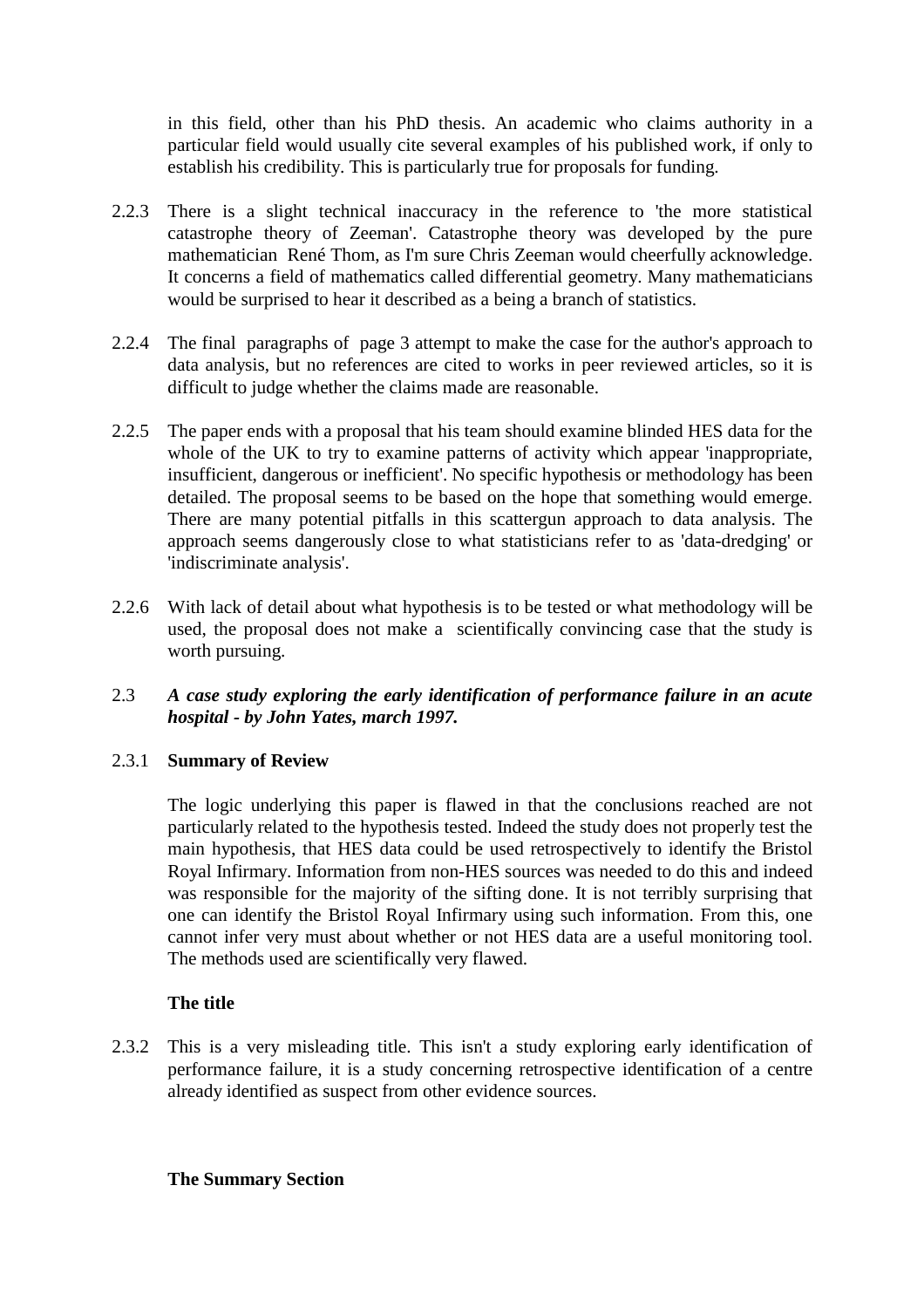2.3.3 The basic premise of this study is flawed. The only hypothesis tested is that one can use HES data, amongst other things, to identify the Bristol Royal Infirmary. It is not surprising that this can be done. However, given the truth of this hypothesis, the conclusions reached about the future use of HES data do not follow as a scientific consequence, they are merely matters of opinion. If this logic were followed, one might equally argue that the columns of Private Eye were a very good predictor that something was amiss in Bristol and thus infer that the NHS should grant the magazine major funding to carry out its future quality assurance.

# **The Introduction**

- 2.3.4 It should be noted that much of the background material used in this paper appears in the previous paper, '*Early identification of poor performance and major performance failure - by John Yates, June 1995' -* indeed whole paragraphs are identical. That proposal and this subsequent report are clearly linked.
- 2.3.5 The second paragraph refers to a weakness of retrospective analysis of events surrounding a major failure. Yet is this not the case with the present study. After the event, it has been extensively reported that the Bristol Royal Infirmary treated a lot of children and that the mortality rate was high. It is thus not surprising that one can retrospectively identify the Infirmary based on this knowledge. It is less clear, and certainly not established in this paper, that one could use HES data as a prospective scanning mechanism to warn of performance failure.

### **Methods**

- 2.3.6 The first sentence is misleading. Correctly identifying the Bristol Royal Infirmary does not test the hypothesis that HES data could identify a performance failure.
- 2.3.7 The final sentence of the first paragraph tells us that in the enquiries that had occurred up to 1995

*There was no published evidence that Hospital Episode Statistics data was referred to at any time.* 

This may well be the case, however, it is undoubtedly true that the data sources used (internal data and the UK Cardiac Surgery Register) overlap to a large extent with HES data. The record of a death that has been passed to the HES and also to the Cardiac Surgery Register is the same item of data. The fact that it has been accessed by Professor Yates via HES does not make it new or different data. It is thus not surprising that death counts from the HES and Cardiac Surgery Register should be linked. They are highly statistically dependent on one another.

2.3.8 It is important to note that the research team have used other sources of information *'to ascertain what characteristics, if any, might distinguish the Trust from others in England'*. This goes beyond the terms of the hypothesis stated in the first line.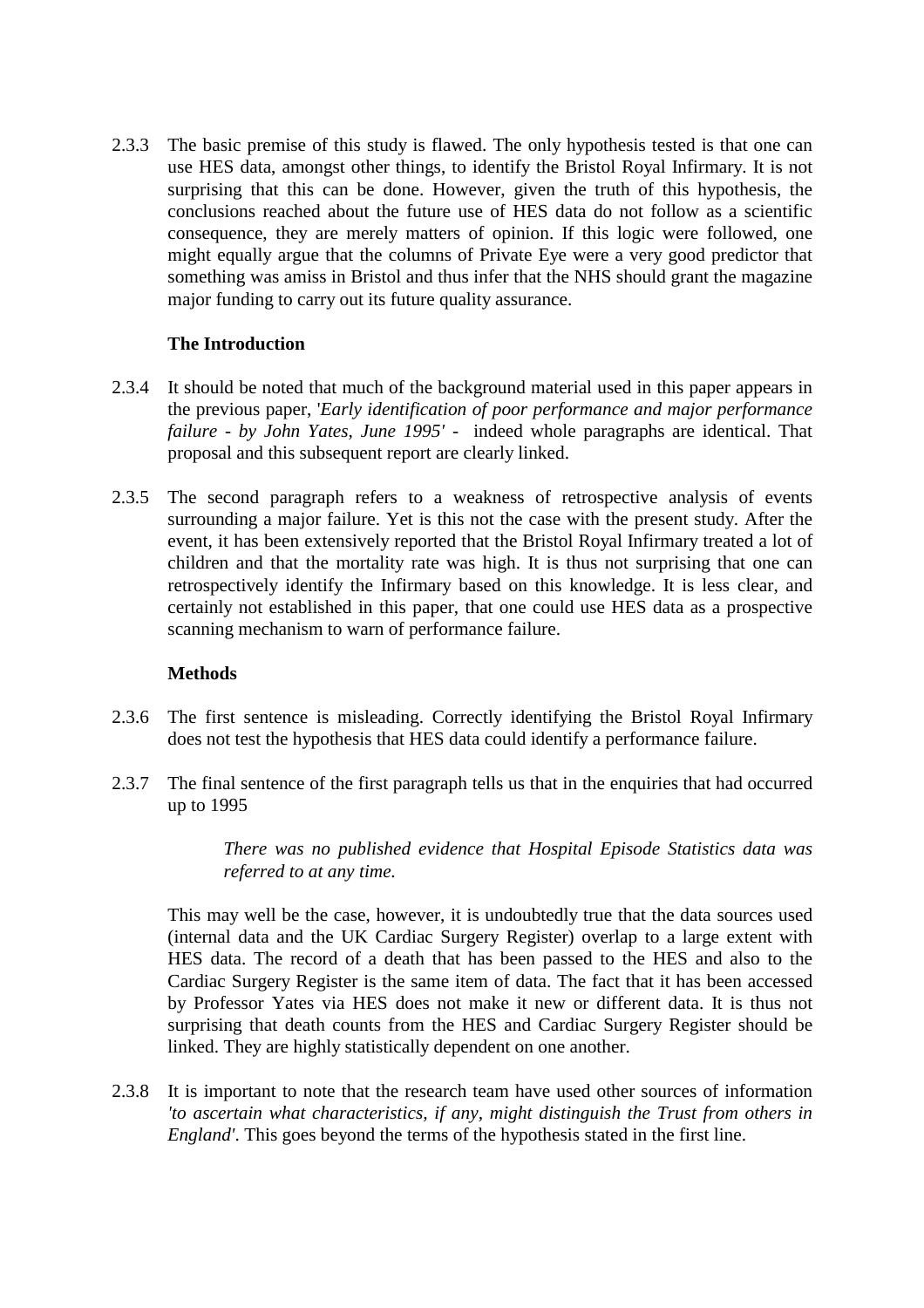2.3.9 Paragraph 4 states that HES are not able to link data for all units. Does this not conflict with the view that HES data can be used to identify performance failures. What if these failures occur in the units for which data can't be linked?

### **Results**

- 2.3.10 The first paragraph shows the extent to which information beyond the scope of the HES has assisted the research team in identifying the Bristol Royal Infirmary. We are told that the team had found that the unit:
	- *a) specialised in paediatric cardio-thoracic surgery;*
	- *b) has a higher than average death rate;*
	- *c) had a number of fatalities following certain 'switch' operative procedures;*
	- *d) in October 1993 stopped doing neonatal switch operations for a period*

Given this, it is almost surprising that the team felt the need to use HES data given that they already had so many clues.

- 2.3.11 The first sentence of the second paragraph states that the team 'refined' its hypothesis after the start of the study. This may be well intentioned, but it is extremely bad science. Hypotheses should remain fixed during the course of a study.
- 2.3.12 In the second paragraph, we are told that of the (over) 60 centres who admit cardiothoracic patients each year, only 11 or 12 admit more than 100 children in any one year. Thus although the study purports to be testing whether HES data can identify the identity of the Bristol Royal Infirmary, means external to HES have been used to carry out the majority of the sifting process by excluding some 80% of the centres. This is hardly a reasonable test of the powers of divination of the HES data.
- 2.3.13 Paragraph 3 indicates more uncertainty with the HES data and reveals that the team were not even sure they were looking at data from the same units or not.
- 2.3.14 Paragraph 4 discusses more detective work making use of information beyond HES to narrow down the search. This again invalidates the hypothesis being tested.(whether HES data could be used to identify the unit).

### **Discussion**

2.3.15 In the final sentence of the first paragraph

*Therefore if this study has failed to identify the Bristol Royal Infirmary correctly there should be some doubt about HES data recording, both in that Trust and quite possibly in other Trusts* 

Be that as it may, if the reverse were the case, then this in itself would not be evidence one way or the other that HES data recording is adequate.